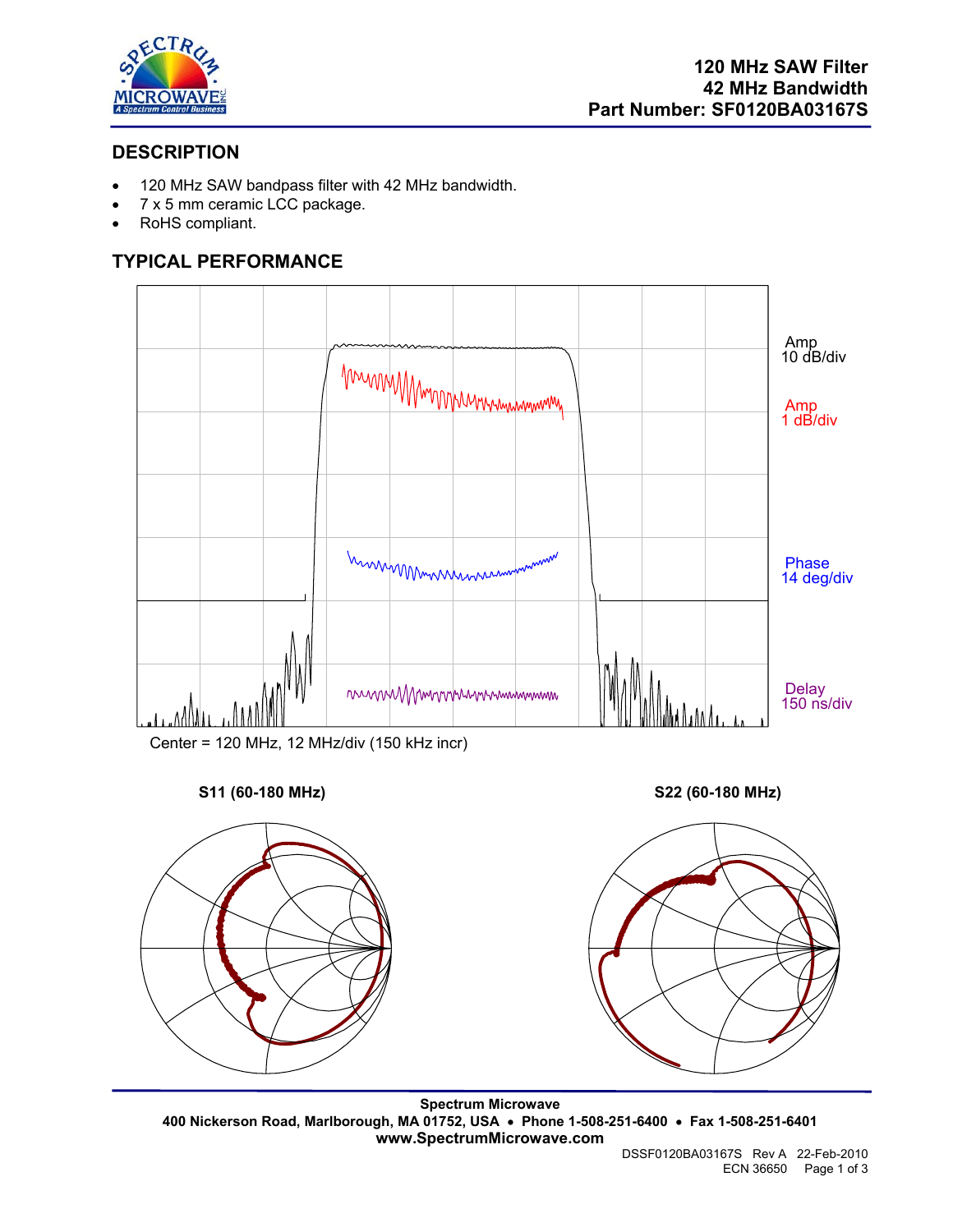

#### **SPECIFICATION**

| Parameter                                 | <b>Min</b> | <b>Typ</b> | <b>Max</b> | <b>Units</b> |
|-------------------------------------------|------------|------------|------------|--------------|
| Center Frequency (Fc) <sup>1</sup>        |            | 120        |            | <b>MHz</b>   |
| Insertion Loss <sup>2</sup>               |            | 14.7       | 18         | dB           |
| Lower 1 dB Frequency                      |            | 96.7       | 99         | <b>MHz</b>   |
| Upper 1 dB Frequency                      | 141        | 142.2      |            | <b>MHz</b>   |
| Passband Amplitude Variation <sup>3</sup> |            | 0.85       | 1.2        | dB p-p       |
| Passband Amplitude Variation <sup>4</sup> |            | 1.1        | 1.7        | $dB$ p-p     |
| Phase Deviation from Linear <sup>3</sup>  |            | 8          | 14         | deg p-p      |
| Group Delay Variation <sup>3</sup>        |            | 70         | 150        | ns p-p       |
| Lower 40 dB Frequency                     | 92         | 93.5       |            | <b>MHz</b>   |
| Upper 40 dB Frequency                     |            | 147.0      | 148        | <b>MHz</b>   |
| <b>Absolute Delay</b>                     |            | 0.76       | 1.2        | <b>us</b>    |
| Source and Load Impedance                 |            | 50         |            | Ω            |

Notes: 1. Average of lower and upper 3 dB frequencies.

- 2. Measured at 120 MHz.
- 3. Evaluated over 100 to 140 MHz.
- 4. Evaluated over 99 to 141 MHz.

## **MAXIMUM RATINGS**

| Parameter                   | Min | мах    |        |
|-----------------------------|-----|--------|--------|
| Storage Temperature Range   | -40 | 85     | $\sim$ |
| Operating Temperature Range |     |        | $\sim$ |
| Input Power Level           |     | $+1.3$ | dBm    |

### **MATCHING CIRCUIT**



Notes:

1. Recommend +/-2% tolerance matching components. Typical inductor Q=0.

2. Tuning values shown are for reference only. Optimum values may change depending upon board layout

**Spectrum Microwave 400 Nickerson Road, Marlborough, MA 01752, USA** • **Phone 1-508-251-6400** • **Fax 1-508-251-6401 www.SpectrumMicrowave.com**